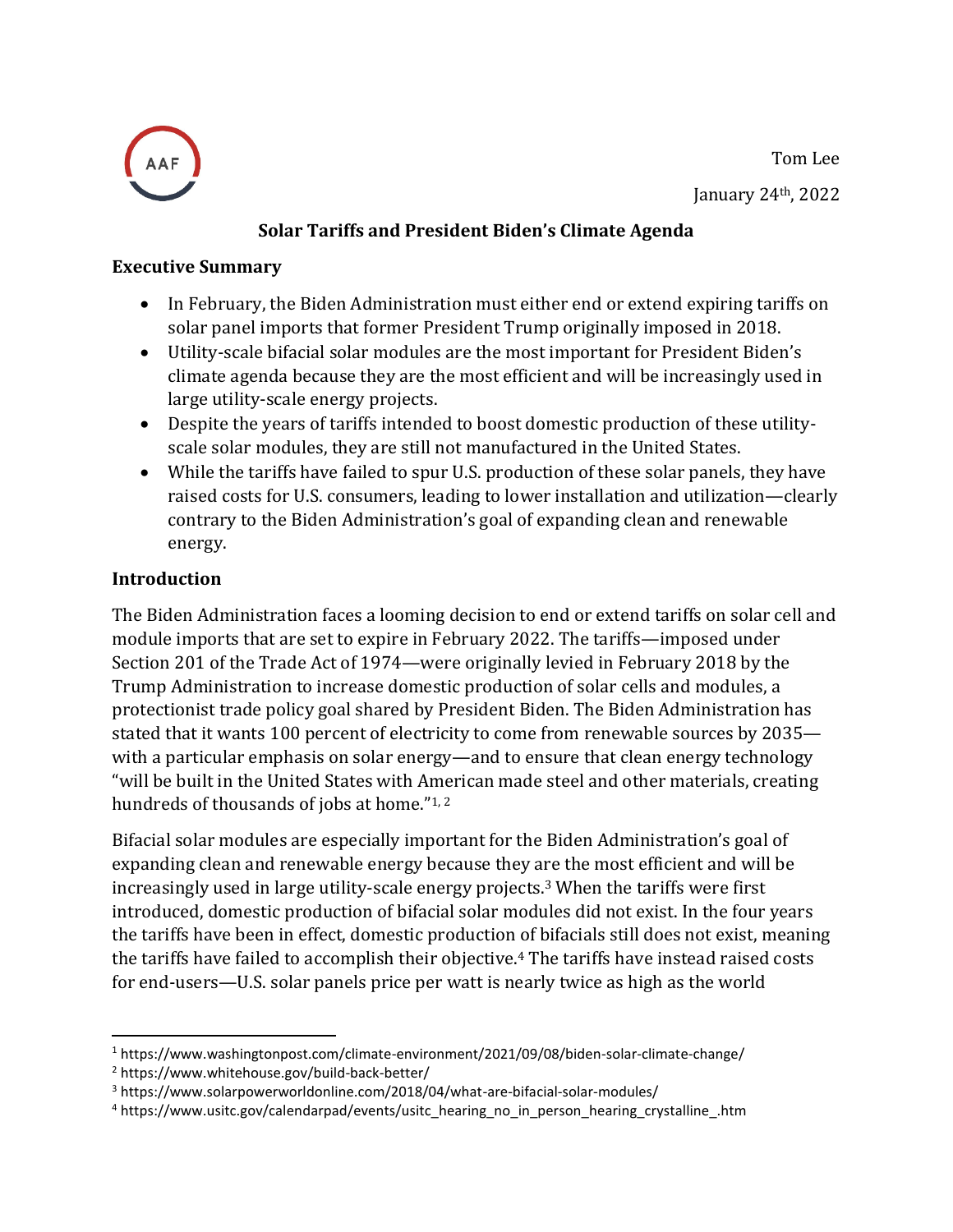average—in turn leading to lower installation and utilization of solar panels, clearly contrary to the Biden Administration's clean energy goals.

## **Section 201 Tariffs**

On May 17, 2017, the United States Trade Representative (USTR) under former President Trump [initiated Section 201 investigations](https://www.americanactionforum.org/research/the-impact-of-tariffs-on-utility-scale-solar/#_ftn1) into solar cell and module imports. Section 201 of the Trade Act of 1974 allows USTR to impose trade restrictions against countries if it finds that "increased imports have been a substantial cause of serious injury or the threat thereof with respect to an industry."<sup>5</sup> USTR eventually found imports of solar cells and modules have injured domestic producers of such products and, in response, levied tariffs starting in February 2018 on a variety of solar cells and modules for four years.<sup>6</sup> The initial tariff rate was 30 percent while the first 2.5 gigawatts worth of solar cell and module imports were exempt from the tariffs. Any imports after the 2.5-gigawatt exemption—the United States imported 21.1 gigawatts worth of solar products in 2020—were then subject to the tariffs.<sup>7</sup> The tariff rate decreased by five percent each subsequent year until 2022, when the rate was set at 15 percent.

# **Ineffective Tariffs: Bifacial Solar Modules and President Biden's Climate Agenda**

A central goal of the Biden Administration's climate agenda is to have 100 percent of electricity generated from clean and renewable sources by 2035. This inevitably means developing new utility-scale solar power plants that will replace fossil –fuel-burning power plants. Utility-scale solar power plants are huge facilities that use many solar panels to generate and wholesale electricity to utility providers. These utility-scale solar power plants increasingly rely on bifacial solar modules to produce power from both sides of the panel—up to 30 percent more than traditional monofacial panels.

When former President Trump first announced the solar tariffs, there was no production of bifacial solar panels in the United States. In June 2019, bifacial solar panels received an exemption from the tariffs, only for the Trump Administration to reinstate the tariffs on bifacial solar panels in November 2020. In November 2021, the U.S. Court of International Trade (CIT) reinstated the exemption on bifacial panels based on legal technicalities, meaning they are not currently subject to the tariffs.<sup>8</sup> Then on January 14, 2022, the Biden Administration, like the Trump Administration, appealed the exemption in an attempt to reinstate the tariffs on bifacial solar panels.

It is unlikely that the reinstatement of these tariffs will spur domestic manufacturers to produce bifacial solar panels to the extent the administration envisions. There was no increase in domestic production of these panels for the years the tariffs have been in place. 9

<sup>5</sup> https://www.law.cornell.edu/uscode/text/19/chapter-12

<sup>6</sup> https://ustr.gov/issue-areas/enforcement/section-201-investigations/investigation-no-ta-201-75-cspv-cells

<sup>7</sup> https://www.usitc.gov/publications/other/pub5266.pdf

<sup>8</sup> https://www.cit.uscourts.gov/sites/cit/files/21-154.pdf

<sup>9</sup> https://www.usitc.gov/calendarpad/events/usitc\_hearing\_no\_in\_person\_hearing\_crystalline\_.htm